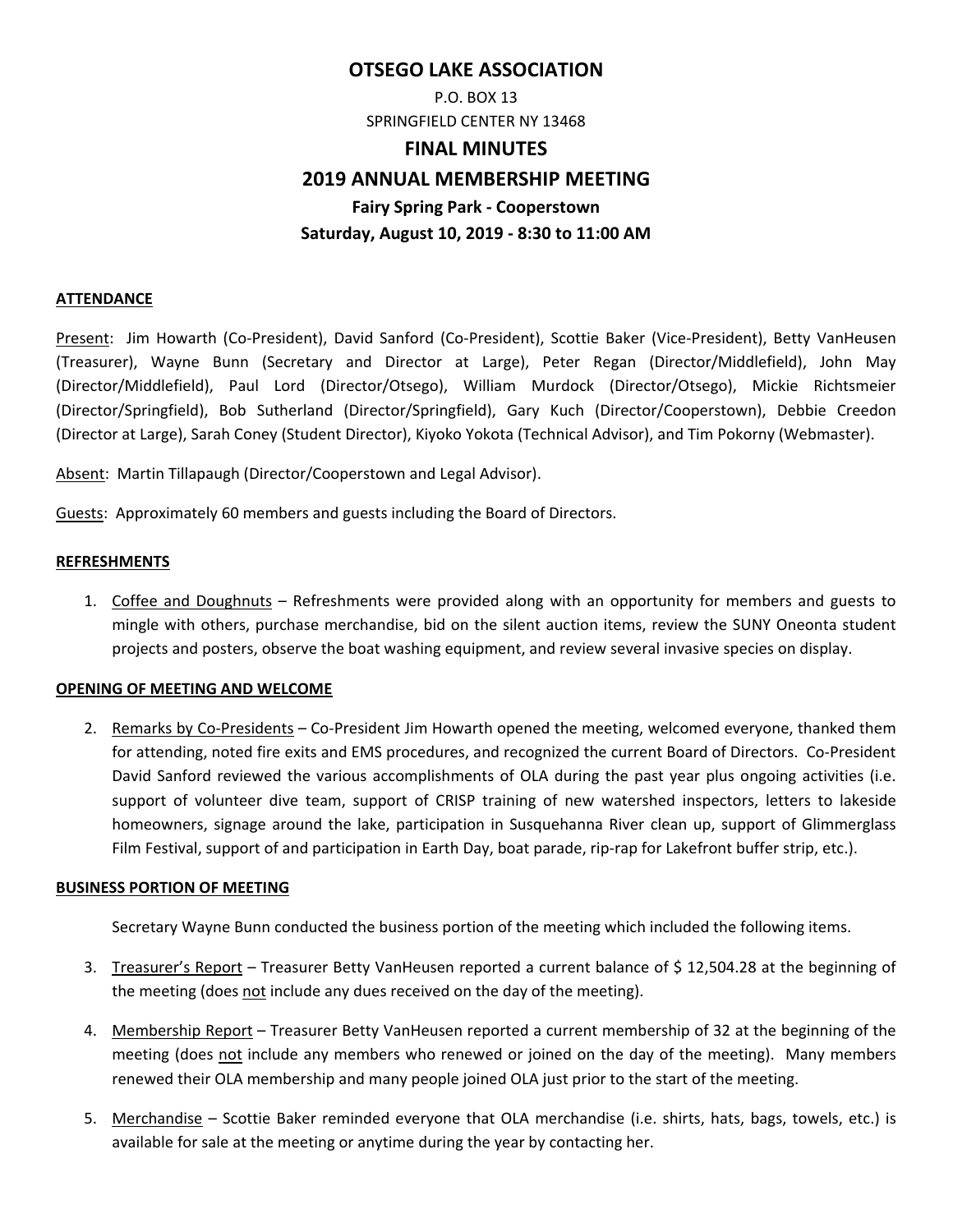- 6. Silent Auction Debbie Creedon reminded everyone that they can bid on the silent auction items until 10:45 AM.
- 7. Election of Officers The following positions were up for election: Co‐Presidents (one year term) currently held by Jim Howarth and David Sanford, Director/Otsego (two year term) currently held by William Murdock, Director/Middlefield (two year term) currently held by Peter Regan, Director/Springfield (two year term) currently held by Bob Sutherland, and Director/Cooperstown (two year term) currently held by Gary Kuch. Wayne called for nominations from the floor but no one responded. A motion was made, seconded, and passed by voice vote to have the Secretary cast one vote to re-elect the current Officers noted above. Wayne mentioned that the Vice‐President, Treasurer, Secretary, Directors at Large, Student Directors, and any other positions are either elected by the Board of Directors or appointed by the Co‐Presidents in accordance with the OLA By‐Laws.
- 8. Lake Citizen Award Wayne read and presented the Lake Citizen Award for 2019 to Jane Forbes Clark. She was recognized for her many efforts and projects to ensure the health, quality, welfare, and water quality of Otsego Lake during the past year and for many years prior to this year. Miss Clark was unable to attend the meeting so Bob Sutherland, Manager of the Mohican Farm, accepted the award on her behalf and read a statement from Miss Clark.

## **PROGRAM**

- 9. "Otsego Lake Parks: History and Amusing Anecdotes" Village of Cooperstown Mayor Ellen Tillapaugh Kuch presented an excellent history on the four Village parks on Otsego Lake including Three Mile Point, Lakefront Park, Council Rock, and Fairy Spring. Her power point presentation included many historical photos, documents, and amusing stories. The members asked numerous questions and also mentioned their own experiences at the various parks.
- 10. "Safe Boating Course Requirements in NYS" Kiyoko Yokota, recently certified as a Safe Boating Instructor in NYS, presented an overview of new requirements regarding who must have a safe boating course certificate to operate a motorized boat in NYS and when they must have it.
- 11. "Walleye in Otsego Lake" SUNY Oneonta graduate student Hayley Dower presented the results of her research on the walleye (fish) in Otsego Lake. She detailed her findings regarding, among other things, the size and distribution of the males and females plus their population history in the lake.
- 12. "European Frog‐Bit" SUNY Oneonta undergraduate student Mary Keefe presented information on the recently discovered European Frog‐Bit (an invasive species) found in the northerly end of Otsego Lake near Clarke Pond. She requested at least five volunteers to help hand pull this invasive species during the following week. Several members in attendance did volunteer.
- 13. General Comments Paul Lord concluded the program portion by reminding everyone to take time to review the scientific posters and samples of invasive species.

## **SILENT AUCTION RESULTS**

14. Successful Bidders – The successful bidders on the silent auction items were notified and requested to pay for and pick up their items after the meeting.